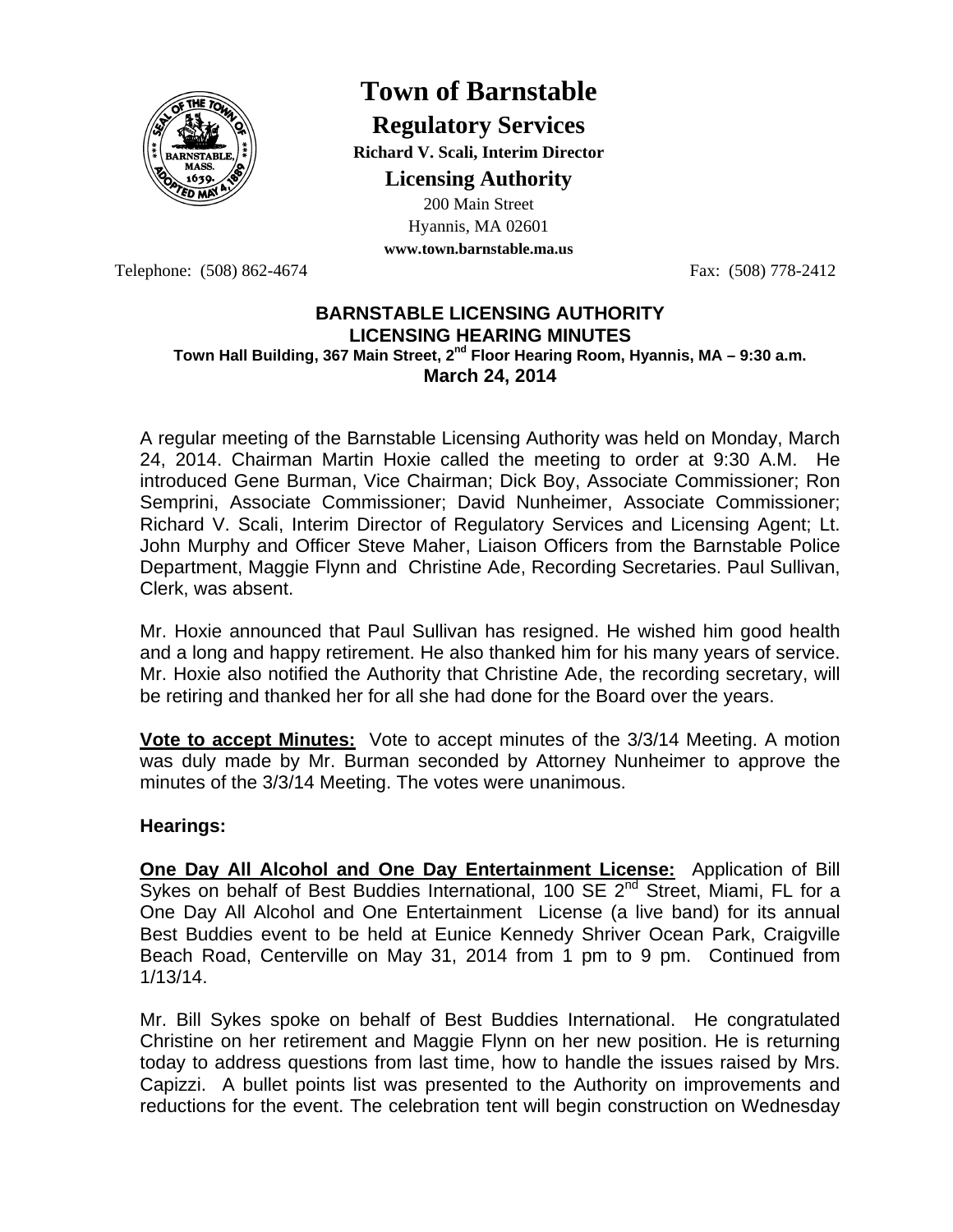May 22, 2014, work will be 9-6 daily and no work will be performed on Sunday or on Memorial Day. The finished tent is reduced in size and will be moved as far forward as possible and this will eliminate some issues. The stage will be repositioned towards the beach, acoustic music will be played, and no loud rock and roll will be played. Berkshire Hills Academy will also be performing. Sound checks will be at a minimum. Dumpsters will be emptied Sunday morning. Breakdown is scheduled from 6-9pm Sunday to be completed by 6/4/14. Lots to be cleared by 7 am Sunday morning free of trash. Additional security by Barnstable Police Department, 2 officers, 1 officer at Long Beach and 1 officer at the finish line. Parking will be at CBA, Melody Tent, shuttle services will be provided and message boards. Mr. Burman questioned sound checks and noise, sound checks will be kept to a minimum. Acoustic instead of rock, checks are needed. At Craigville Beach since 2007, Mr. Hoxie asked if there have been any difficulties. Mr. Sykes stated Best Buddies has a good relationship with Town. Barnstable Police Department has not been needed. Mr. Hoxie asked what music play in between acts? Acoustic will be playing and Berkshire Hills Academy. There will be awards. Mr Scali asked who will be the contact person that day. Mr. Sykes advised that Jerry Thompson is the contact, he will be at Victory tent, he will get contact number and distribute. Mr. Hoxie asked if anybody wanted to speak in favor of this event. Patti Machado from the Town of Barnstable, Recreation Department, who oversees Craigville Beach stated Best Buddies has a wonderful relationship with them as well as triathlon, always have music, different hours. Best Buddies has always tried to reach out. There were problems with bleachers, it was addressed. Always a good influence with no negatives. We did get a letter to contact Mrs. Capizzi. They have always done what was requested. They are trying to be a good neighbor; have 60 adults in special needs, huge bonus for them and they look forward to this event all year. Traveling would represent huge issues for these kids/adults who are involved. Makes them feel like they are contributing, hate see our kids not be involved. Could Best Buddies use a different location Mr. Hoxie asked. Event used to be Hyannisport, got to be too big and then the lot sold. Why near a beach? Mr. Sykes advised that it adds to ambiance, enhances things, people come from all over. Next speaker Craig Whelton, Director introduced Alosha O'Brien, who is involved in Best Buddies and said it has changed his life, makes the world a better place, a dream come true. Mr. Whelton spoke as to where the funds go. The funds are used to match students with and without disabilities. Mr. Whelton is involved with job matching.This is the largest fund raiser. Mr. Hoxie asked who else wanted to speak in favor. Paul Mazzeo, Town of Barnstable resident, came forward. The first problem is generator noise, they try and get temporary electric hookup from street, or perhaps Tom Capizzi could donate quiet generators. The second, music too loud, music could be lowered. Dumpsters smell of lobsters, company could empty 2-3 times. Insurance bond for \$10,000 to get emptied by 10:00 A M. However they bought a house next to parking lot, rental cottages in front all summer, proximity cannot be solved. Cathy Pina, next speaker in favor from the Recreation Commission, not go over Patti, said that Bill Sykes does come to commission ahead of time and afterwards, gave fantastic kudos for this event in our Town. Hates to see a small incident for a weekend (of noise) take this event away. This would be a cloud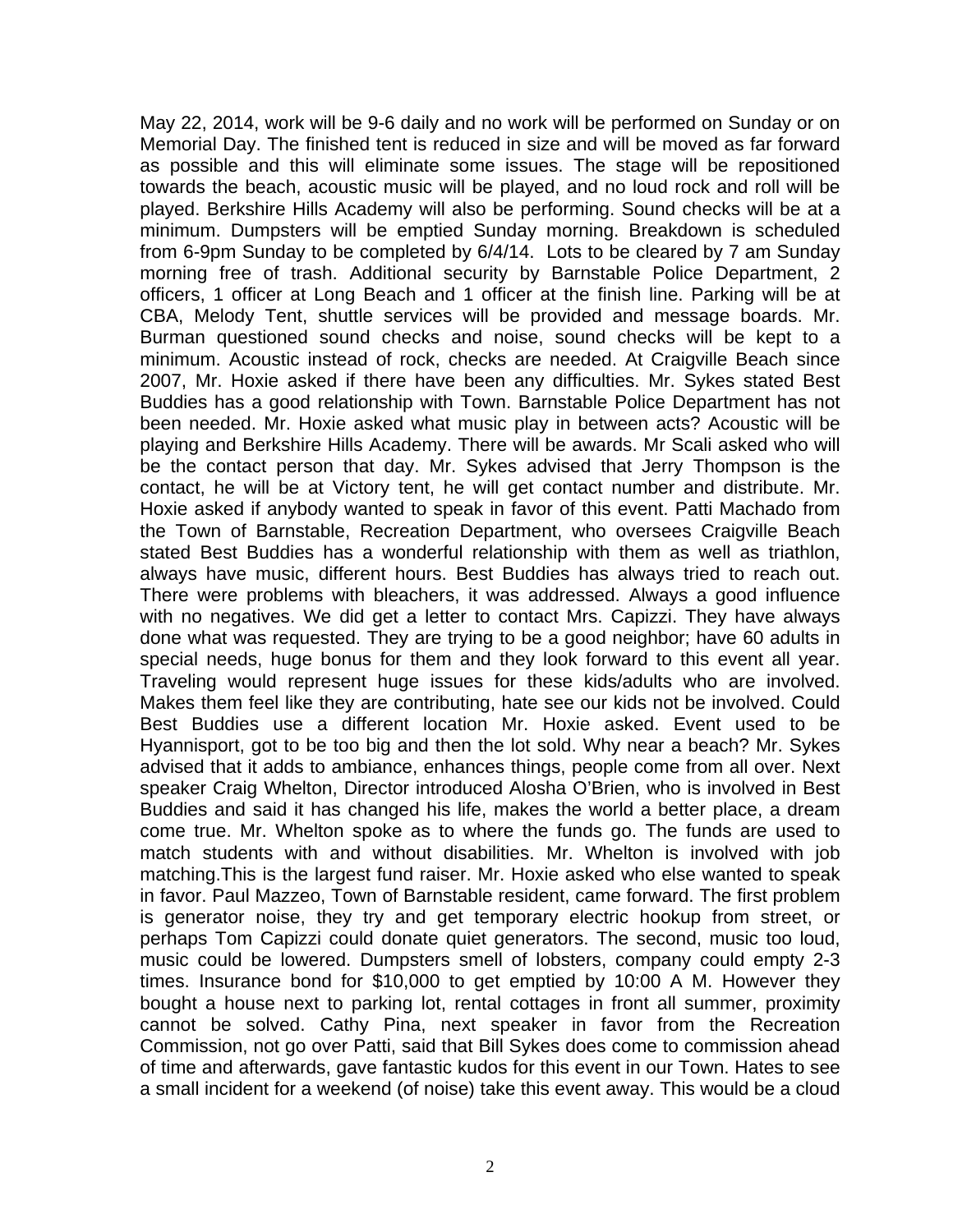for the TOB. Melody Tent has music all summer. "Got to give to give back". Attorney David Lawler, here on another matter said that sitting here he cannot believe what he is hearing. Both my kids are involved in the integrated programs; my children benefited far more than even the buddies, Barnstable benefits far more. I live on a main street, you need to deal, if these kids can live their whole lives like this please give me a break. Another speaker in favor was, Robert Masseli, a special needs teacher for 33 yrs, civilian best buddy, who said his best buddy looks forward to this event for the whole year. President of Massachusetts Bicycle promotes bicycle use as transportation and recreation. Hundreds of riders to raise money, and economically, encourages all bicyclists to Cape. Said he has known Bill Sykes for a long time; he is a master of logistics. The Licensing Authority also received a letter from the Centerville Civic Association on how this event benefits the Town and Centerville.

#### Mr. Hoxie asked then Mary Capizzi to speak.

Ms. Capizzi stated some things need to be set straight. As a citizen, she values where she lives, wants what is good, and values our disabled. She lives next to a parking lot; this event is a week of construction not 1 day. As for the other issues, thank you to Bill Sykes to work to correct. Said that bleachers do not relate to her she is doing this an individual, on her own with her own opinions not her husband's, please be more respectful. Rental properties in front of her home, we love it, life of the summer. We love the parking lot. Having major construction, a big sea of white, is over encompassing. The fact that they want it a beach I respect, sometimes space is too small, they should look for more suitable size. Not a one day event it is nine days. Melody Tent is set up for the event; do not take issue with that. Takes longer than one day with all respect to Best Buddies and Licensing Authority you need to find a different venue. Video being shown at hearing is taken from her bedroom. Video shows loud music with a panoramic view. Licensing Authority also received pictures in their packages. May 22 they start construction of tent; Bill Sykes stated that was the amount of time needed to construct the tent and said they cannot work on Sunday and Memorial Day. David Nunheimer asked if any inquiry was made about the electrical issue. According to Bill Sykes, not enough power is available at the street. The generator is not really loud. Only runs during setup. Ptl. Maher inquired about acoustic band no amplified music no electric guitars. Per Bill Sykes, I do not think the music will be that loud, tent will be smaller, all speakers pointed towards beach. Mr Scali asked if the tent is pre-made or constructed. Mr. Sykes said the tent is constructed each year, same one every year; use it for safety purposes. To make smaller they will take a bay off to reduce the size, will make it shorter on each end. Production tent will be in the front portion and food catering in the back. All tents will be moved as far away as possible from Mrs. Capizzi. Also, they are looking at removing brush along the street to see if we can move tents etc. even further. Mr Burman asked if cutting size of tents will accommodate size of event, limit to 1500 people. Mr. Hoxie stated this is a worthwhile event and successful and also noted complaint is somewhat justified. The Licensing Authority is responsible for making sure safety and health of the public is protected. According to the first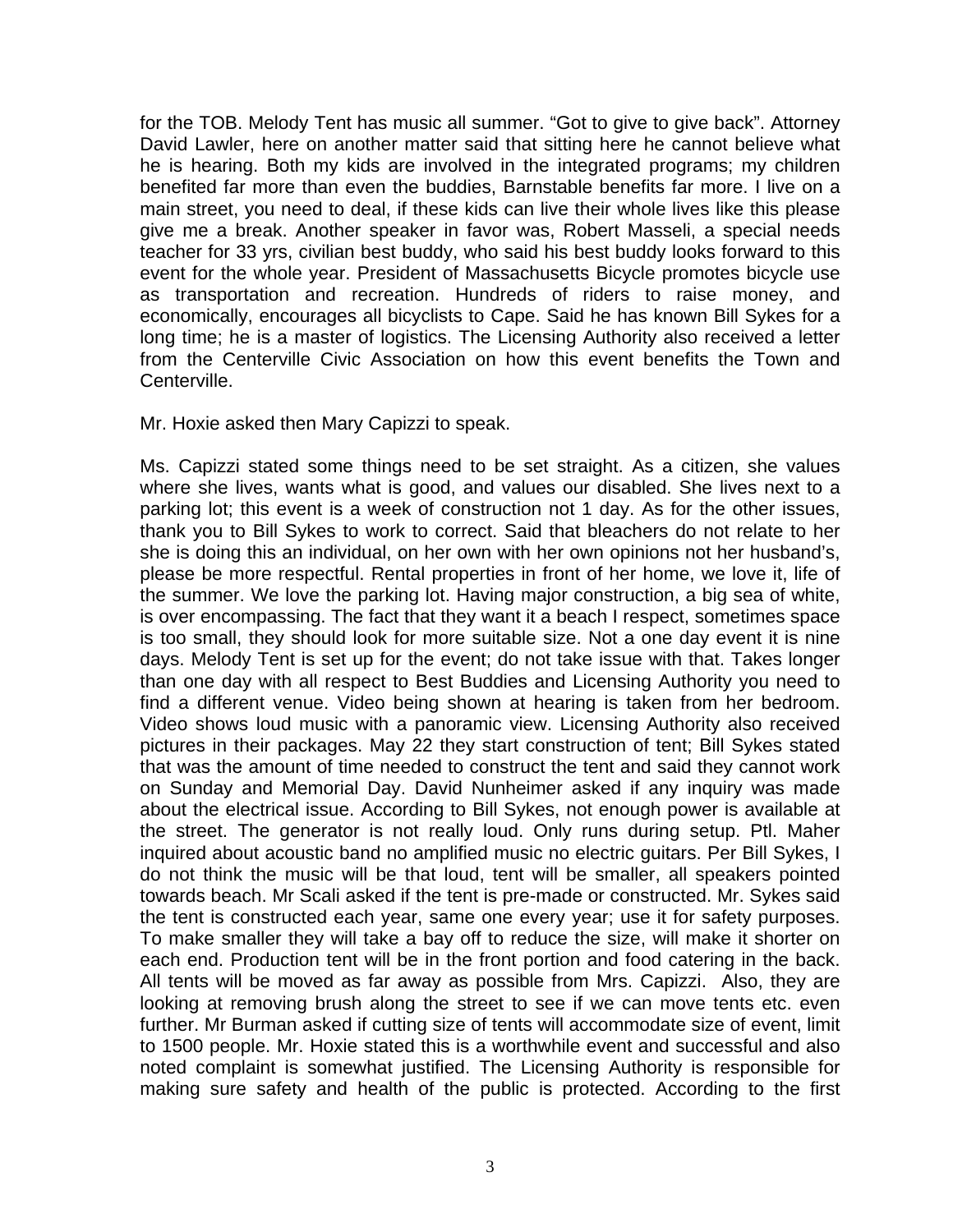amendment and Article 16 in order to deny we have to be certain that this would be detrimental to the society and safety.

A motion was duly made by Mr. Burman, seconded by Mr. Nunheimer and a unanimous vote taken to approve the application of Bill Sykes on behalf of Best Buddies International, 100 SE 2<sup>nd</sup> Street, Miami, FL for a One Day All Alcohol and One Entertainment License (a live band) for its annual Best Buddies event to be held at Eunice Kennedy Shriver Ocean Park, Craigville Beach Road, Centerville on May 31, 2014 from 1 pm to 9 pm and to comply with the conditions on the attached list.

**One Day All Alcohol License:** Application of Scott Swaylik on behalf of Joe Cronin Memorial Jimmy Fund Fishing Tournament, P.O. Box 625, Centerville for a One Day All Alcohol License (2 days) to be held at Nauticus Marina, Osterville, from 4:00 pm to 10:00 pm on July 31 and August 1, 2014.

Scott Swaylik appeared stating he lives in Marstons Mills. He is the tournament chair. They are requesting two one day alcohol licenses for this event. They are in their 21st year; they are the largest fundraiser and longest running event.

A motion was duly made by Mr. Burman, seconded by Mr. Nunheimer and a unanimous vote taken to approve the application of Scott Swaylik on behalf of Joe Cronin Memorial Jimmy Fund Fishing Tournament, P.O. Box 625, Centerville for a One Day All Alcohol License (2 days) to be held at Nauticus Marina, Osterville, from 4:00 pm to 10:00 pm on July 31 and August 1, 2014.

**One Day Alcohol and One Day Entertainment Licenses:** Application of Susan Martin on behalf of Osterville Village Library, 43 Wianno Avenue, Osterville for 6 One Day Wine only licenses in 2014 noted below:

| Cape Cod Commission lecture/reception, 3 pm – 6 pm        |
|-----------------------------------------------------------|
| Mindy Todd lecture/reception, 3 pm - 6 pm                 |
| C.L. Fornari lecture/reception, 3 pm - 6 pm               |
| Scott Doney lecture/reception, 3 pm - 6 pm                |
| Dan Wolf lecture/reception, $3 \text{ pm} - 6 \text{ pm}$ |
| George Price lecture/reception, 3 pm - 6 pm               |
|                                                           |

Application of Gail Nightingale for a One Day Beer & Wine License (June 22, 2014 Annual Clambake 4 pm – 10 pm), Application of Cynthia Shulman for a One Day All Alcohol License (June 27, 2014 Mutt's & Martini's cocktail party 5 pm – 7:30 pm), and application of Cynthia Shulman for 11 One Day Entertainment permits for its summer concert series to run from 5:30 pm – 8 pm, dates in 2014 below: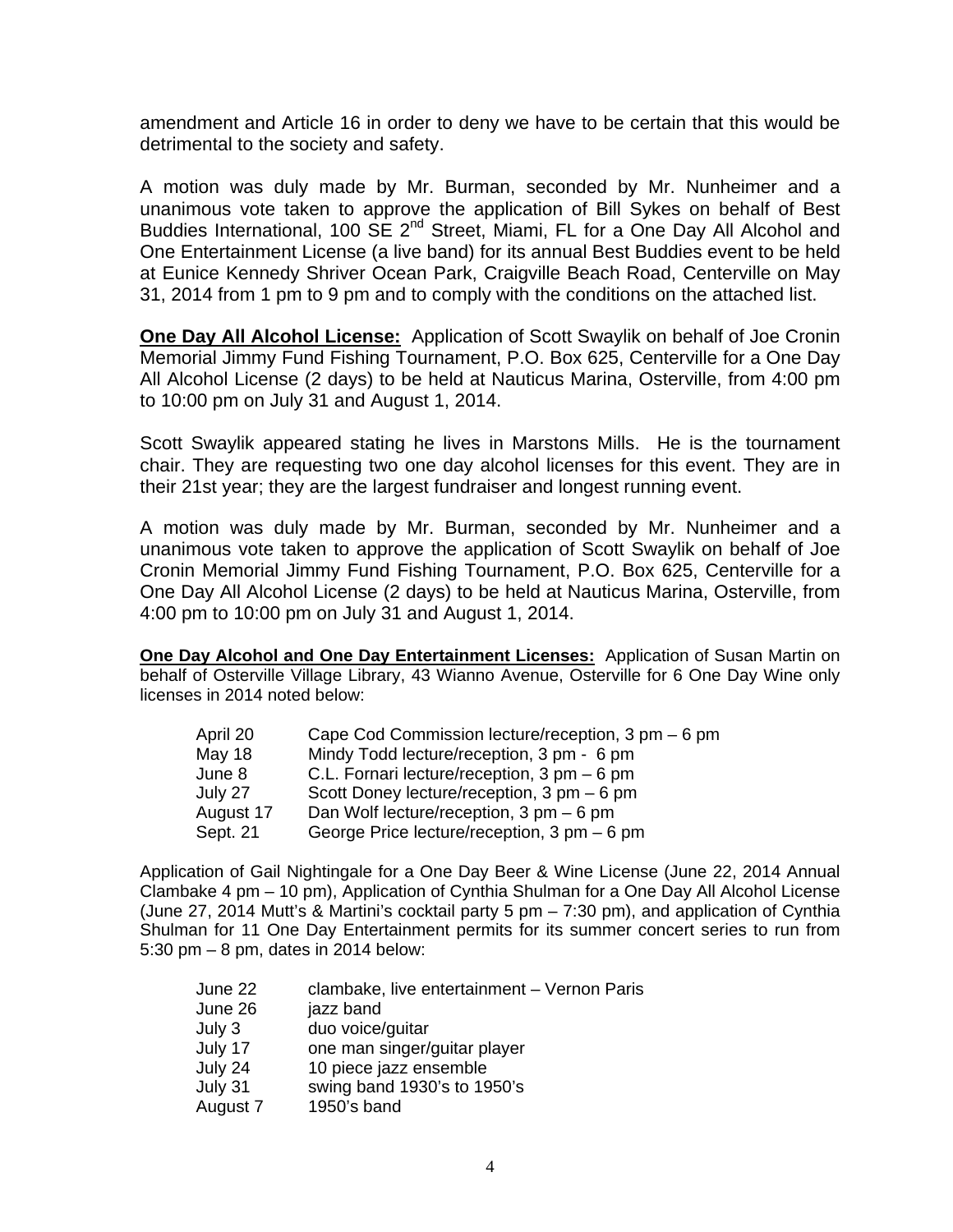August 14 blues & rock & roll band August 21 jazz quartet August 28 duo voice/guitar

Mary Ann Columbo, administrative assistant, appeared representing the Library. Advised her name is on the letter with applications. All are traditional events happening over the summer schedule. New program for speakers, Cape residents, book signings, the rest are traditional. The clambake event is in its  $20<sup>th</sup>$  year.

A motion was duly made by Mr. Burman, seconded by Mr. Nunheimer and a unanimous vote taken to approve the application of Susan Martin on behalf of Osterville Village Library, 43 Wianno Avenue, Osterville for 6 One Day Wine only licenses in 2014 noted below:

| April 20      | Cape Cod Commission lecture/reception, $3 \text{ pm} - 6 \text{ pm}$ |
|---------------|----------------------------------------------------------------------|
| <b>May 18</b> | Mindy Todd lecture/reception, 3 pm - 6 pm                            |
| June 8        | C.L. Fornari lecture/reception, 3 pm - 6 pm                          |
| July 27       | Scott Doney lecture/reception, 3 pm - 6 pm                           |
| August 17     | Dan Wolf lecture/reception, $3 \text{ pm} - 6 \text{ pm}$            |
| Sept. 21      | George Price lecture/reception, 3 pm - 6 pm                          |

and the application of Gail Nightingale for a One Day Beer & Wine License (June 22, 2014 Annual Clambake 4 pm – 10 pm), Application of Cynthia Shulman for a One Day All Alcohol License (June 27, 2014 Mutt's & Martini's cocktail party 5 pm – 7:30 pm), and application of Cynthia Shulman for 11 One Day Entertainment permits for its summer concert series to run from  $5:30$  pm  $-8$  pm, dates in 2014 below:

| June 22   | clambake, live entertainment - Vernon Paris |
|-----------|---------------------------------------------|
| June 26   | jazz band                                   |
| July 3    | duo voice/guitar                            |
| July 17   | one man singer/guitar player                |
| July 24   | 10 piece jazz ensemble                      |
| July 31   | swing band 1930's to 1950's                 |
| August 7  | 1950's band                                 |
| August 14 | blues & rock & roll band                    |
| August 21 | jazz quartet                                |
| August 28 | duo voice/guitar                            |

**One Day All Alcohol and One Day Entertainment License:** Application of Paul Covell on behalf of Barnstable County Deputy Sheriff's Assn, P.O. Box 2038, Pocasset, MA for a One Day All Alcohol License and One Day Entertainment License (a guitar player and dancing) for its annual event to benefit the association and sheriff's youth programs, to be held at St. George Greek Orthodox Church, 1130 Falmouth Road, Centerville, from 6:00 pm to 12:00 pm on April 4, 2014.

Applicant was not here when called at hearing initially. The Licensing Authority stated it will hold the application. Mr. Covell arrived late and was sorry for his tardiness as he was called into an emergency meeting. According to Mr. Covell this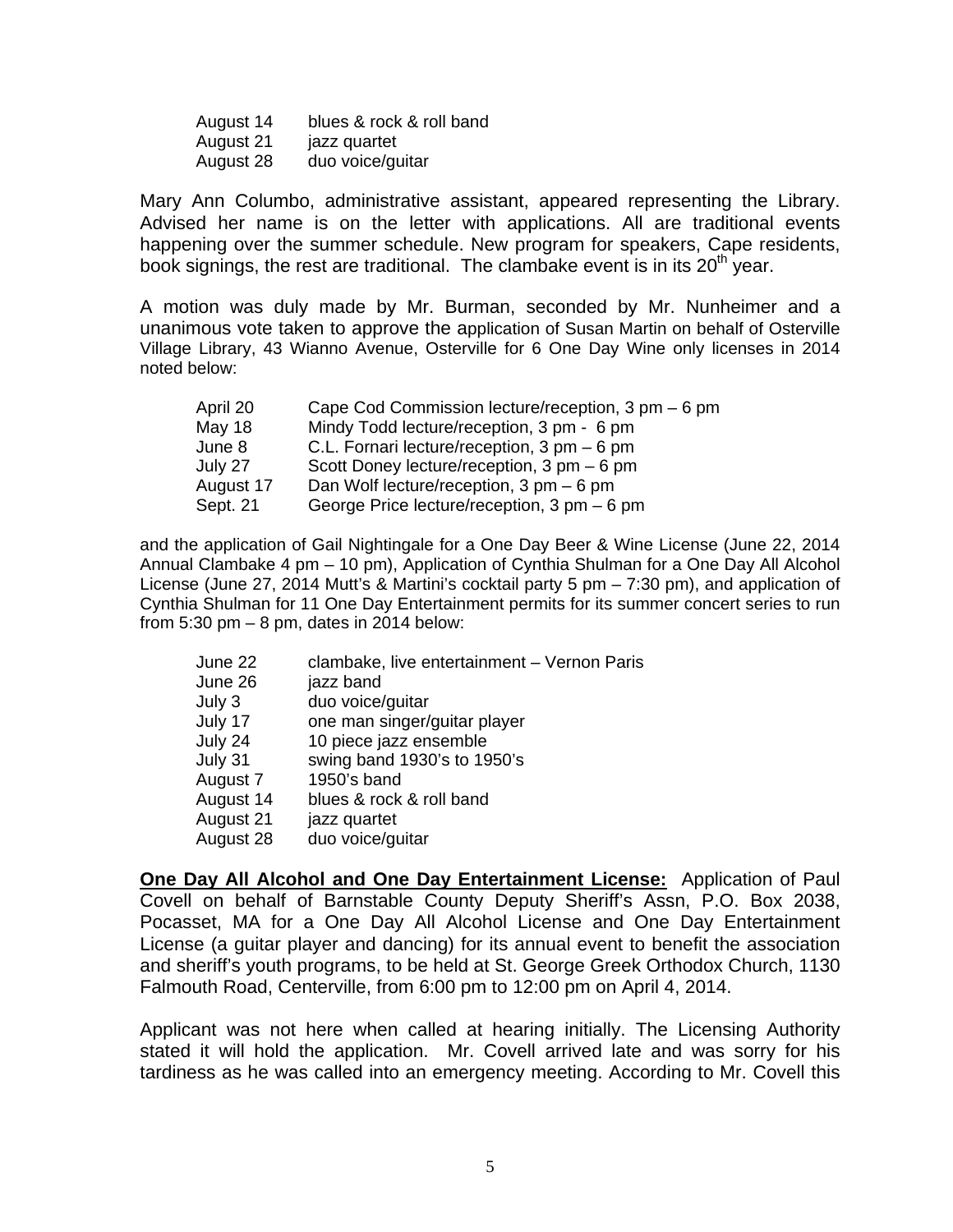event has been held for a decade without incident, all participants behave themselves.

A motion was duly made by Mr. Burman, seconded by Mr. Nunheimer and a unanimous vote taken to approve the application of Paul Covell on behalf of Barnstable County Deputy Sheriff's Assn, P.O. Box 2038, Pocasset, MA for a One Day All Alcohol License and One Day Entertainment License (a guitar player and dancing) for its annual event to benefit the association and sheriff's youth programs, to be held at St. George Greek Orthodox Church, 1130 Falmouth Road, Centerville, from 6:00 pm to 12:00 pm on April 4, 2014.

**New Annual All Alcohol Common Victualler License:** Application of Ling & K, Inc., d/b/a Saga Fusion Restaurant, Hui Ling Chen, Manager, 1560 Old Post Road Unit C, Marstons Mills: One story multi-tenant building; western portion – Unit C, 2156 sq. ft. Seating for 36, 9 employees, 4 takeout as shown on plan dated 2/20/14 signed by Building Commissioner. Hours 11AM -11PM

Attorney Ted Schilling appeared on behalf Ling K. Inc. dba Sega Fusion Restaurant, applying for an Annual Common Victualler All Alcohol license, for 1560 Old Post Rd, Marstons Mills. The space is in the new Eastern Bank constructed by the Hayden family. Attorney Schilling had with him Hui Ling Chen owner and manager, Peter Jung translator. The applicant applied through Board Of Appeals to ensure that the zoning and site plan review is approved for their restaurant. Zoning was approved and applicant will get started if the Licensing Authority approves. Applicant has secured a Long term lease with owner of building; Building Commissioner has approved parking and site plan review. There are restrictions in place for this restaurant due to the zoning of the area. It is a full service restaurant with wait staff with only 15% takeout allowed. It will have a small service bar with Sushi and five seats. Applicant has read the Liquor Licensing Rules and Regulations book; she is TIP certified, Serv Safe certified, and here to answer questions. The hours of the restaurant will be 11:00-11:00, Monday through Thursday probably only to 10 pm. Will serve lunch gave copy of menu, no hibachi. Mr.Hoxie asked if we have a plan. Unit C is the restaurant, he thinks there is a wall. Licensing Authority has a plan. Attorney Schilling has complete construction plan, it will be finished out. Mr. Hoxie talked about traffic. Attorney Schilling said that traffic was brought up at great length, and his own property is on Route 28 and he just went to the corridor meeting. It is life threatening street; the Funeral Home takes a right turn. Industry Rd. goes through the back to the shopping center. Most turn right onto Old Post Road since the Town only constructed a small island. Most people will not take a left hand turn; they will use Industry Road and the lights. We have Coastal and Bortolotti, Dominos Pizza, and a number different business. Route 28 is not a great street; you need to use good judgment. The bank will be closed most of the time; other businesses there close at five. Mr. Hoxie asked the applicants/attorney if they are you aware of opposition. He said they have read all letters. It is not intended to be a drinking bar, it is restaurant. It is a spot that was there for 41 years. We will suggest people take a left turn on the menus. Mr. Hoxie asked why they had to go to the ZBA? The lot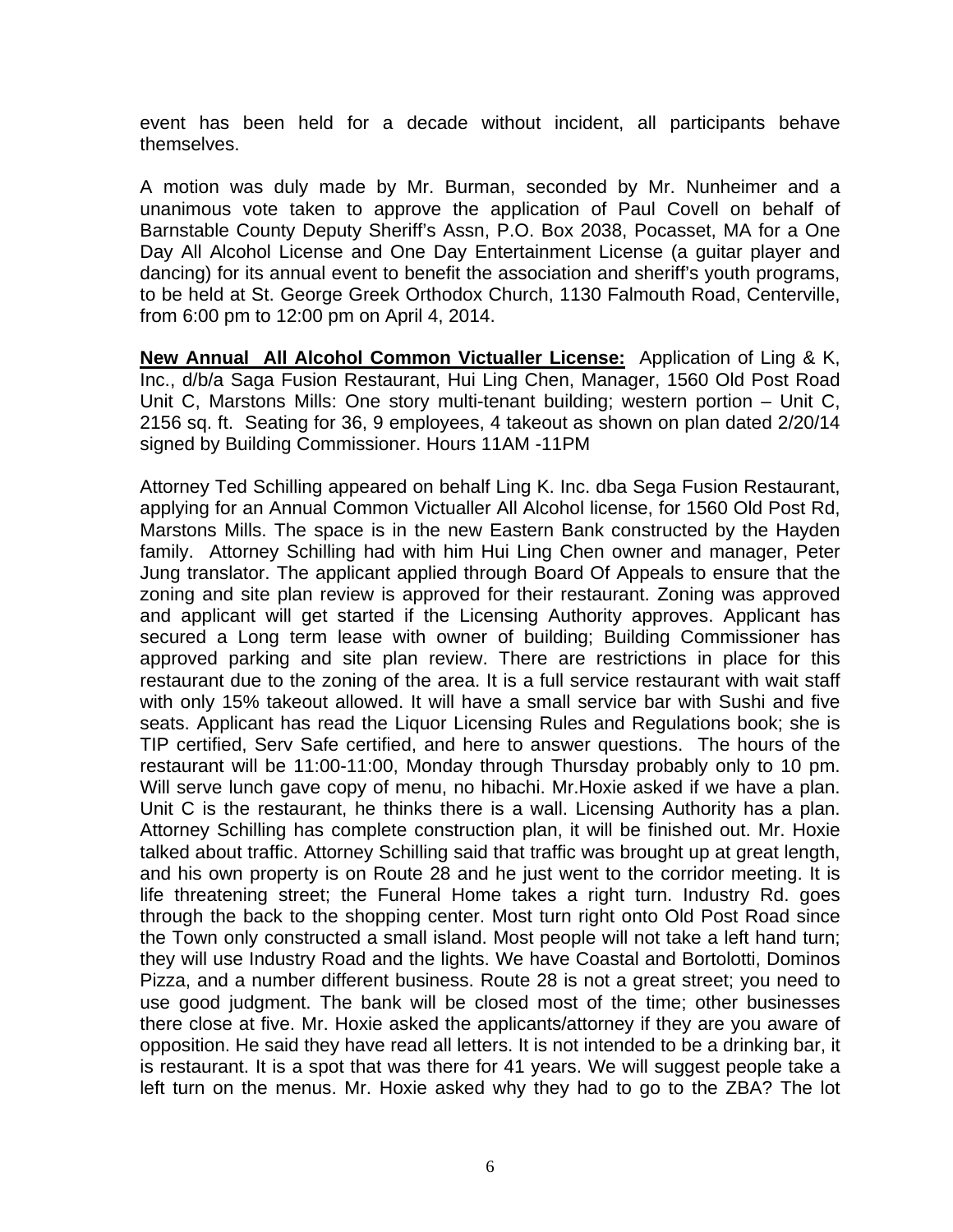location of a service and distribution area only allows banks; applicants must go through special permit process. Attorney David Lawler said he represents the Haydens; they met with Growth Management, Steve Seymour and Elizabeth Jenkins to get best entrance. Discussed restaurant use as anticipated, then site plan, Fire Building Department etc, made changes relative to Route 28, he said he represents all surrounding business, safer to use the light. A tremendous amount of thought was placed in relationship to the neighbors. Route 28 is a State highway. Most people do go around. Lt. Murphy asked if they anticipate applying for an entertainment license for this location; no. Mr. Scali asked about the ability of client to speak to employees, communicate with employees and police. Attorney Schilling stated she is a citizen. She will have a number of employees, cashier, bartender, waiter and crew. She can communicate, that is not a problem. She will get someone to help out. Lt Murphy asked if he could sit at the 5 seat bar without purchasing food. Attorney Schilling said mainly to serve Sushi. Mr. Scali said the reason for my question is it can turn into a barroom or lounge. Attorney Schilling said that not interested in that not at all what they want. Mr. Scali advised that the Licensing Authority has heard this before and it turns into a lounge. Attorney Schilling sated they are under strict rules that will be monitored. The bar itself will be monitored. Mr. Hoxie asked if anyone is in favor. Are there any in opposition asked Mr. Hoxie. John Norman, Representative from Precinct 12 and on his own behalf as a resident 1625 Old Post Road, stated there is no dispute that this restaurant is allowed, the question is the service of alcohol, traffic studies, funneling drivers to Industry Road that take left hand turns past a residential neighborhood, through parking lot to a light. There are children riding bicycles, Dominoes traffic, Stop and Shop traffic, a Funeral Home, must use the plaza to maneuver. Mr. Norman requested that the Licensing Authority deny the alcohol permit. They could be funneling impaired drivers. Mr. Hoxie asked about any other opposition. Attorney Schilling stated every restaurant has a potential for impaired drivers but this is only intended to be a restaurant. These applicants have experience, not a problem for them; alcohol is more of a problem for house guests on Arcadia Drive. Why not a Beer and Wine license? Attorney Schilling stated this is a full service restaurant. Not intending to be a bar or a nightclub. Attorney Lawler stated in respect to Councilor Norman the entire way back you have Coastal Rentals, Bartolotti Construction and other businesses on Industry Road, only approximately 100 feet frontage to residential area. This is a Business District. Japanese food establishments are not heavy drinking establishments, not a tremendous amount of alcohol is served, least invasive type of establishment. This is a 5 seat service bar. Lt. Murphy asked if you can stand at that bar. Attorney Schilling stated that this is a possibility that can happen but not in the game plan, there is no intention to serve, we have restrictions on everything here, you have control through zoning and the Licensing Authority. Lt. Murphy stated a similar location on North Street in Hyannis has created such a problem. He said he truly endorses the restaurant, not a barroom. He has concerns about this. Officer Maher stated on the seating plan there is no other area for standees. Mr. Burman asked how much time he is going to be there. Peter stated he does not work there. Who is the translator in the restaurant? The owner has experience in bartending and restaurant functions and can communicate. Sometimes she does not understand. She intends to hire someone according to Peter Jung. Mr. Burman would like to hear from her. She stated Peter will help me. Mr. Burman stated his concern is other situations in town; do not know how to control people due to language barriers. Officer Maher asked for Attorney Schilling's client to tell about her background. She answered that she worked for four years, two years was her answer. Mr. Scali asked how do you handle rowdy, drunk patrons and keep the neighborhood safe. Attorney Schilling stated we will not serve drunken people, needs to have a staff member to handle. Per Attorney Schilling she has experience, afraid of speaking incorrectly in front of the Licensing Authority. Mr. Hoxie stated his concern is traffic, impact on the residential area and how many residents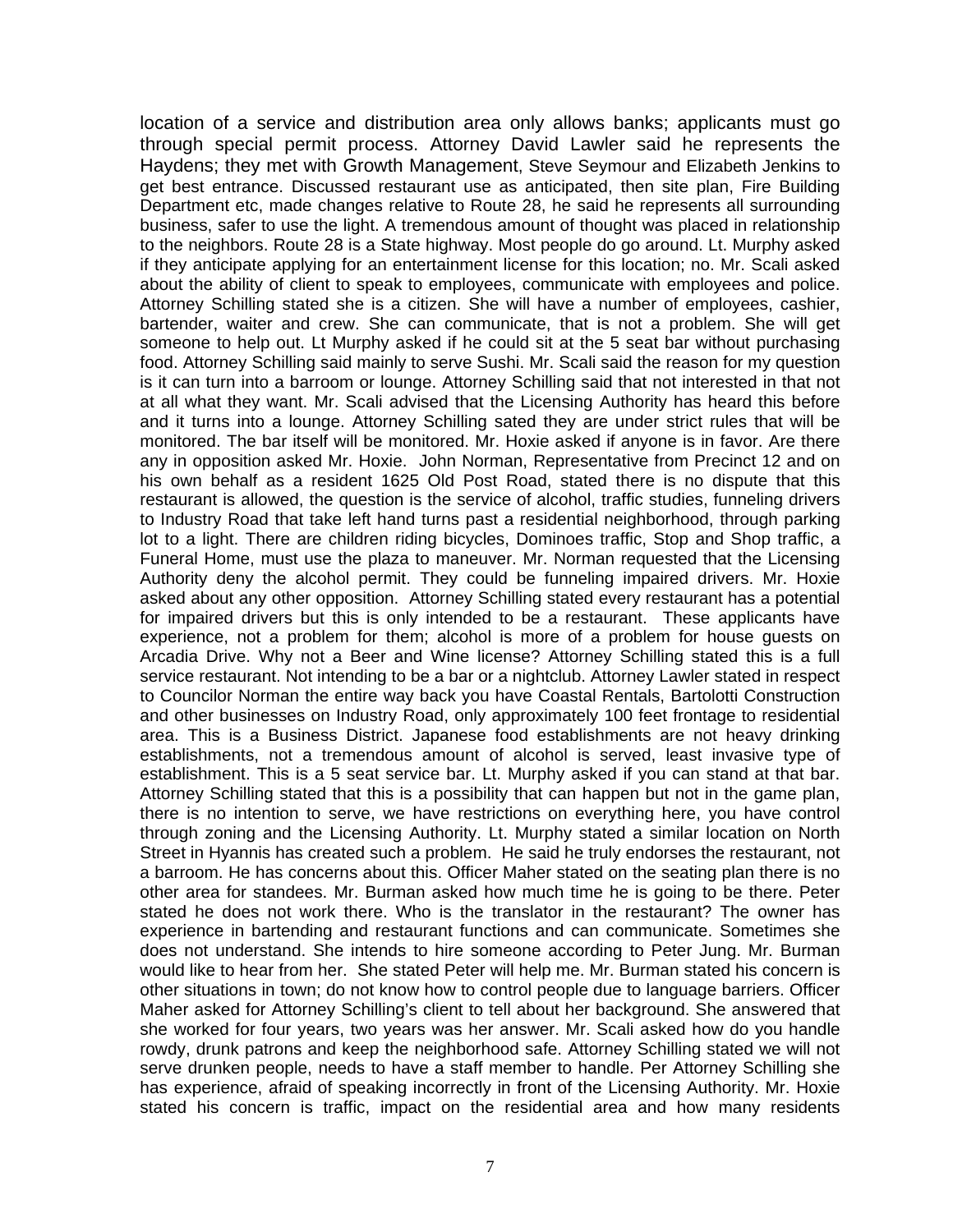expressed opposition. Mr. Norman stated approximately 5-7 resident letters. My concern also is alcohol for a full service restaurant. He does not agree that the Zoning decision does not affect the neighborhood. The Licensing Authority must take into consideration how it will impact the lives in the surrounding area. Per Attorney Schilling five approved at the zoning board. Attorney Schilling stated it is unfair to an applicant that building is done in an area where restaurants are allowed. He stated no entertainment will be applied for and it is not a nightclub. The neighbor's argument is not justified. He does not see how neighbors are affected. She has experience, she will control, she has a restaurant in Wareham, it is not intended to be a drinking bar. It is fair to take into account the neighbors. Per Attorney Lawler when this restaurant is in operation it is at the end of the street, the Board can place limits. Already agreed to place a road sign to take a left turn when exiting the premises. We cannot control a state highway. If she can pass a citizenship test she should be able to pass the Licensing Authority approval. This is a family style restaurant, we could not get a lesser type use. They are quiet no loud music, peaceful type of dinner. Tremendous amount of controls for the S&D district, serve people of Cotuit and Osterville, 34 seats, traffic is minimal, no high turnover. Very respectful request which is allowed and has been allowed, fears of lounge could not be further from what is proposed. The Haydens are here, they have had a tremendous amount of positive input. Look at what this is, not what it may be. Do you feel Town Councilor Norman is wrong, doing his job, application for the TOB not one street. I believe his fears are overstated. 90% of trouble never happens; we are taking into consideration that 10%. Mr. Hoxie asked if you have ever been in this area at 10PM. Attorney Lawler replied traffic is non existent, but it will increase. Cars do not make a lot of noise. This is restaurant not a bar, passive dining experience. We have restrictions, you must be seated, 85%. The alcohol is part of the dining experience. Attorney Schilling stated that if the Licensing Authority is only interested in such area as service bar, add that restriction, also she will add manger that is fluent in English. Recommend turning the proper direction. Our hours are spread out with the other tenants. We are willing to put in restrictions. We cannot satisfy 5 neighbors but will do our best. No one over served at an only a service bar. The restaurant will never be changed to a bar, Never any entertainment. Look at the number of closed restaurants, it is very difficult. Need the full liquor to get people in the door. Per Lt. Murphy being a US citizen and ability to communicate is a concern, not a problem for BPD. Major concern is the bar. Mr. Scali asked if there were neighbors at ZBA, how much communication. There were letters written regarding traffic flow and having a restaurant next to their house. One person appeared, did not meet with them. I cannot adjust anything like that to make it better. For the future it was suggested to meet with the neighbors. Mr. Hoxie asked Attorney Nunheimer his opinion, he is in favor since ZBA has approved. If something changes then action will be taken. Per the Licensing Authority they need someone with a greater command of the English language. Only a service bar and a fully fluent English speaking individual there most of the time. Mr. Hoxie told Mr. Norman to notify the Licensing Authority of any problems. Lt. Murphy wished applicants good luck. Mr. Burman instructed applicants about Police Department hearings in May. Seminar for licenses will probably be by June 1.

A motion was duly made by Mr. Burman, seconded by Mr. Nunheimer and a unanimous vote taken to approve the application of Ling & K, Inc., d/b/a Saga Fusion Restaurant, Hui Ling Chen, Manager, 1560 Old Post Road Unit C, Marstons Mills: One story multi-tenant building; western portion – Unit C, 2156 sq. ft. Seating for 36, 9 employees, 4 takeout as shown on plan dated 2/20/14 signed by Building Commissioner. Hours 11AM - 11PM. License approved with the following restrictions. The sushi bar will only be a service bar and a manager needs to be hired that can communicate in English fluently; must be on the premises a majority of the time.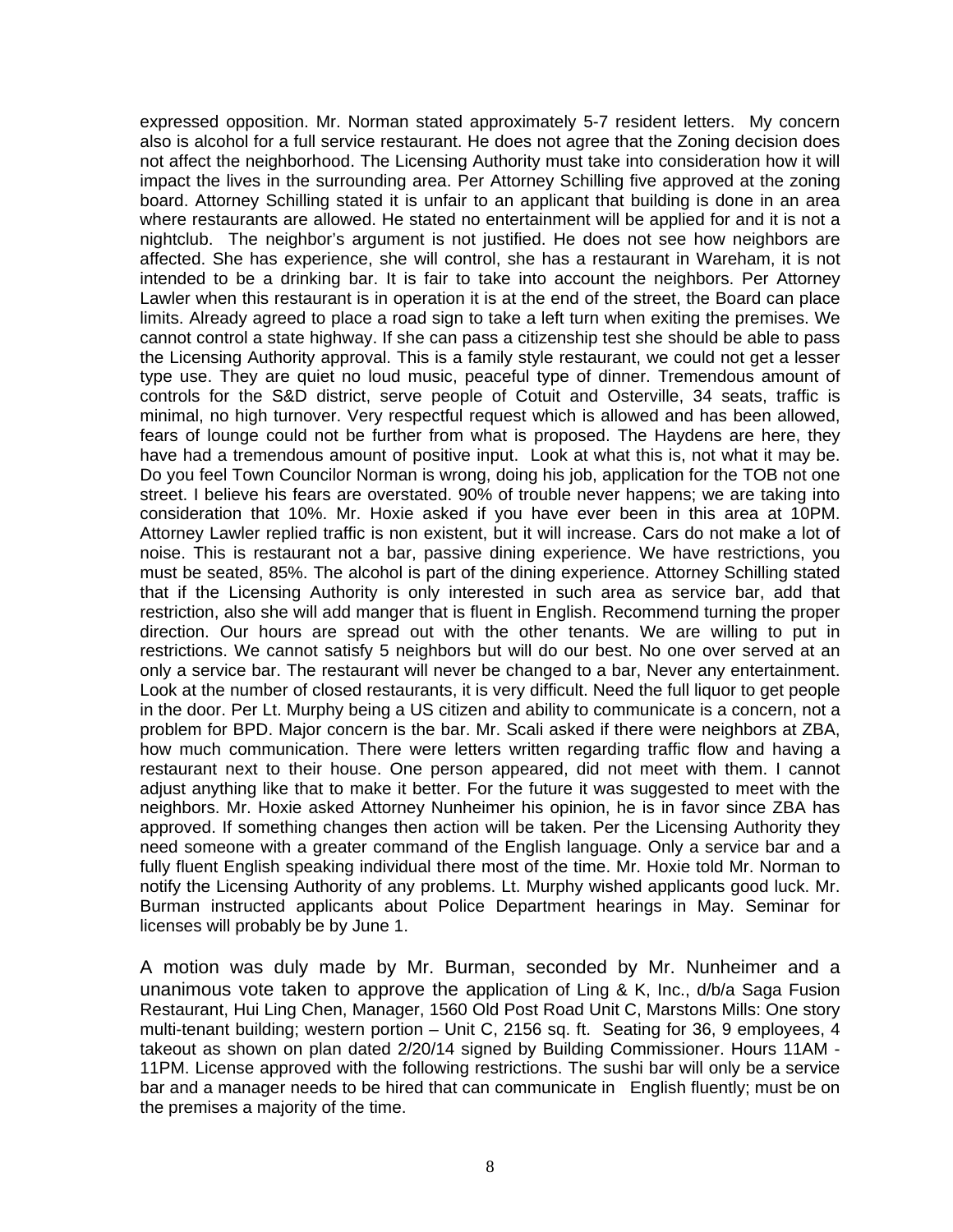**Transfer of Annual All Alcohol Package Store License:** Application of Town Line Package Store Inc., d/b/a Willow Package, Edward A Rosario, Manager, for transfer of its All Alcohol Package Store License, at 700 Yarmouth Road, Hyannis, MA, to Bilal Corporation, d/b/a Willow Package, Shakeel M Farooq, Manager, the hours of operation for alcohol sales to be from 8 am to 11 pm Monday through Saturday, and noon to 11 pm Sundays.

Attorney Tom Souza, Ed Rosario, Shakeel Farooq all appeared at the hearing. Mr. Rosario has applied for a transfer of Willow Package to Bilal Corporation with Mr. Farooq as manager. Mr. Hoxie asked if Mr. Farooq has any experience. Attorney Souza responded that he has extensive experience in sales of alcohol. He owns 2 stores now and been a manager for both locations. He will focus on this store and hire a new manager for one of his other locations.

A motion was duly made by Mr. Burman, seconded by Mr. Nunheimer and a unanimous vote taken to approve the application of Town Line Package Store Inc., d/b/a Willow Package, Edward A Rosario, Manager, for transfer of its All Alcohol Package Store License, at 700 Yarmouth Road, Hyannis, MA, to Bilal Corporation, d/b/a Willow Package, Shakeel M Farooq, Manager, the hours of operation for alcohol sales to be from 8 am to 11 pm Monday through Saturday, and noon to 11 pm Sundays.

**Alteration of Premises and Change of Manager:** Application of Colombo's Cafe & Pastries, Inc., d/b/a Colombo's Cafe & Pastries, 544 Main Street, Hyannis, Thomas J. Fantom, Manager for an Alteration of Premises description to change the existing premises description to: 1 story cement block & wood structure at 544 Main Street, Hyannis, MA with 1<sup>st</sup> floor and basement. Basement consists of men's and women's restrooms, storage area and mechanical room. Main floor consists of an ADA handicapped accessible restroom, waitress station, 11 seat main dining room (82 seats at tables, 16 seats at bar, total 108), performance kitchen, separate kitchen area,  $2^{nd}$  dining room (16 seat  $2^{nd}$  bar, 28 seats, 13 standees, total of 57) for a total indoor occupancy of 165. Patio/sidewalk outside dining area (total of 12 seats of which 4 seats, a portion of 2 tables and fence enclosure shall be located on town sidewalk). Total of 3 exits (main entrance at front, one accessing patio from  $2^{nd}$ dining room and one at rear); and for a Change of Manager to Chris M. Basley.

Dan Creedon, Dave Colombo, Chris M. Basley appeared. Attorney Creedon stated this is a three prong application to modify, change of manager, and alteration of premises. One, enclosure of existing patio and town café permit. 2. Change of Manager, Mr. Basley has been the bar manager, asking him to replace Mr Fantom. Has 15 yrs experience. 3. To enclose patio. Restaurant has been operating since 2008, has done well. Add a small bar, primarily dining room, A small portion of the outside seats (4 of the 12) will be on the sidewalk. Only a net change of 2 seats, there will be 54 patio seats. No changes in entrances or exit numbers. The entrance is on the South side which would be looking towards Main Street. Parking is off location. Patio is changing from seasonal to year round service. The additional space will add 12-13 new jobs. Mr. Hoxie asked if there are any plans for more entertainment. Attorney Creedon stated they have an existing license, 1-2 acoustical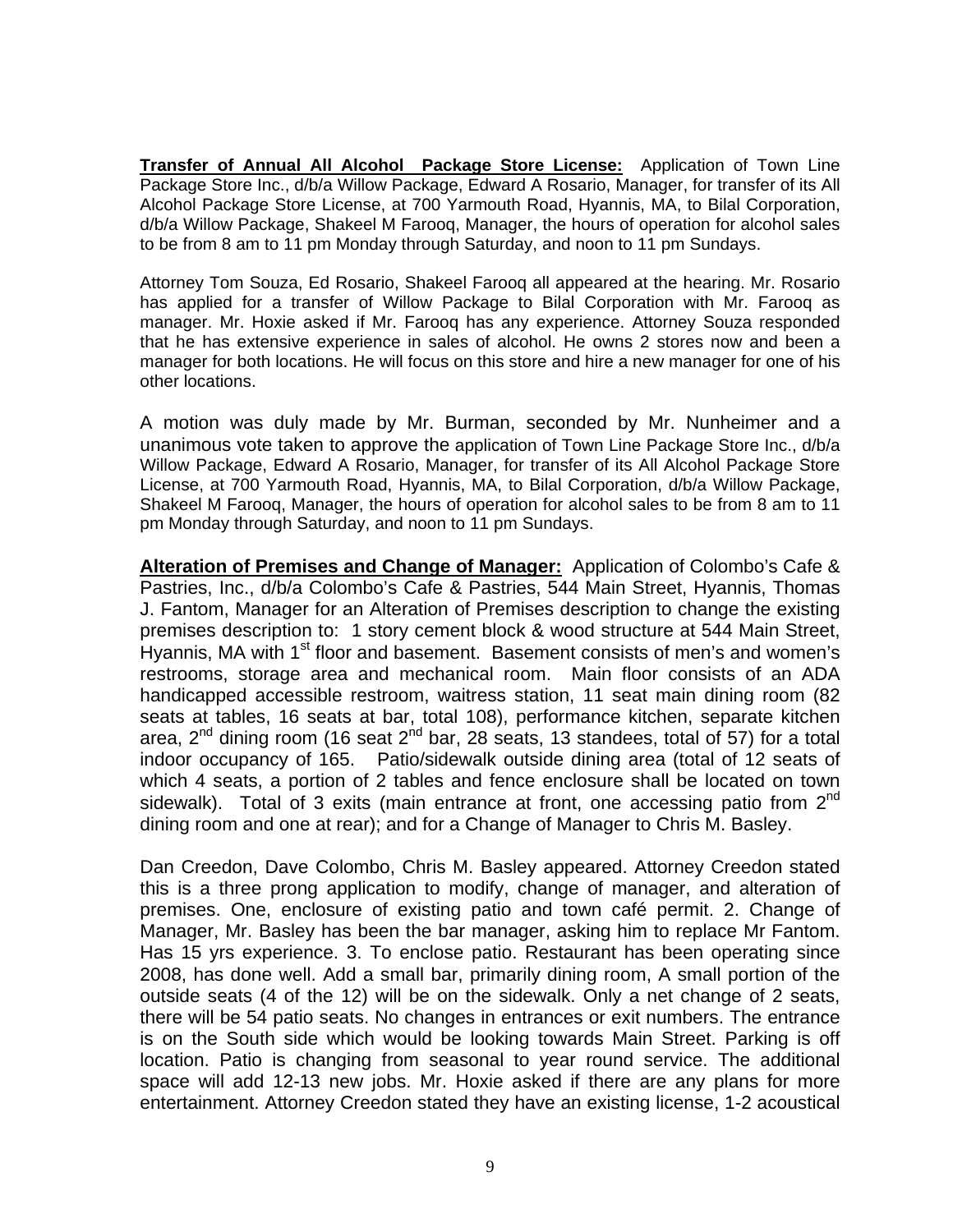pieces. Dave Colombo answered we are licensed for 4 entertainers now and will be happy for 2 and only off season to attract business. Mr. Scali asked how will this look. Is it the open window concept? Presently, the entertainment is on the patio and open air; will not be in season only off season, when windows will be closed. Windows on driveway side, The BID is proposing to allow open air, no food stored or prepared. Any entrance where food is prepared or stored needs air curtains. The proposed front of building will be open; the top half of wall will also open up. The BOH will allow no screens. Noise is not an issue, no entertainment in season. The space can be closed during cold in off season, gives the feel of being outside even though you are inside. Per Dave Colombo, the philosophy is to increase the waiting area seats, only adding 2 seats, reducing the number of tables, increasing waiting area and expedite food. Train bartenders to sell food at tables. Today's restaurants, have larger lounges, smaller dining rooms, diners want to be entertained. Officer Maher stated there can be problems with open air, underage persons grabbing a drink. How would they handle this, Mr. Colombo said there are barriers, we will do our best, full staff on all the time, may have hostess stand there. Will put a doorman if need be.

A motion was duly made by Mr. Burman, seconded by Mr. Nunheimer and a unanimous vote taken to approve the application of Colombo's Cafe & Pastries, Inc., d/b/a Colombo's Cafe & Pastries, 544 Main Street, Hyannis, Thomas J. Fantom, Manager for an Alteration of Premises description to change the existing premises description to: 1 story cement block & wood structure at 544 Main Street, Hyannis, MA with 1<sup>st</sup> floor and basement. Basement consists of men's and women's restrooms, storage area and mechanical room. Main floor consists of an ADA handicapped accessible restroom, waitress station, 11 seat main dining room (82 seats at tables, 16 seats at bar, total 108), performance kitchen, separate kitchen area,  $2^{nd}$  dining room (16 seat  $2^{nd}$  bar, 28 seats, 13 standees, total of 57) for a total indoor occupancy of 165. Patio/sidewalk outside dining area (total of 12 seats of which 4 seats, a portion of 2 tables and fence enclosure shall be located on town sidewalk). Total of 3 exits (main entrance at front, one accessing patio from  $2^{nd}$ dining room and one at rear); and for a Change of Manager to Chris M. Basley.

**New Annual Common Victualler License:** Application of Karina Hernandez, d/b/a El Mariachi Loco, 569 Main Street, Hyannis, MA, Karina Hernandez, Manager, for a New Annual Common Victualler License, to be operated 11 am to 11 pm. Seating outdoors only with a maximum of 22 seats in accord with plan signed by Building Commissioner on 2/27/14.

Karina Hernandez appeared as the manager for the restaurant. Mr. Hoxie asked what type of menu and what experience she has. She stated it will be a Mexican menu, 6 inside seats, 22 seats outside. MS. Hernandez has worked in 3 previous restaurants; the two cooks have 13 years experience. Want to open April 1, 2014.

A motion was duly made by Mr. Burman, seconded by Mr. Nunheimer and a unanimous vote taken to approve the application of Karina Hernandez, d/b/a El Mariachi Loco, 569 Main Street, Hyannis, MA, Karina Hernandez, Manager, for a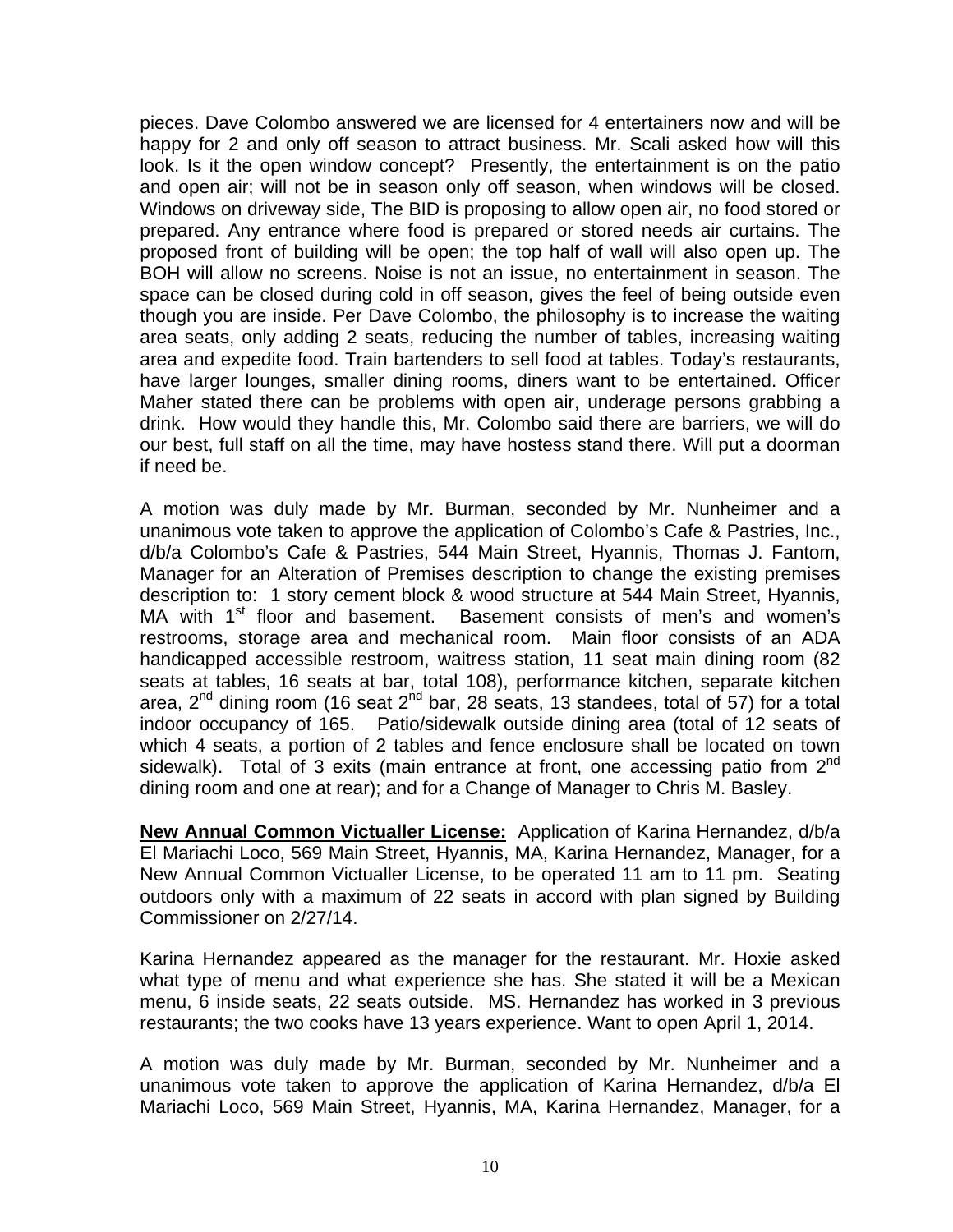New Annual Common Victualler License, to be operated 11 am to 11 pm. Seating outdoors only with a maximum of 22 seats in accord with plan signed by Building Commissioner on 2/27/14.

**Show Cause Hearing:** Show Cause Hearing for The Dockside Restaurant, 110 School Street, Hyannis, Velma Roberts, Manager as a result of a complaint brought forward by Barnstable Police Department that under Ch 501 § 10 Entertainment at premises which serves food or beverages to be consumed on the premises (1) Sec. B – No entertainment at the licensed premises may be conducted in a manner such that the noise from the entertainment can be heard outside the boundaries of the premises. You have allowed music to be heard beyond the property on two occasions, (2) Sec. D, No entertainment may take place at a licensed premises and no member of the public may be at the licensed premises except during the hours and days when the Licensing Authority has approved the premises to be open to the public. You have allowed music to be played beyond the time allowed on their license on three occasions, and (3) Violation of Ch 501 § 8 Environs of the licensed premises, Sec. A, "It shall be the obligation of licenses to ensure that a high degree of supervision is exercised over the conduct to the licensed establishment at all times. Each licensee will be held accountable for all violations that are related to the licensed premises to determine whether or not the licensee acted properly in the given circumstances. It is alleged these actions took place on October 27, 2013 after being advised of the regulations on October 4, 2013.

Martin Hoxie, Gene Burman and David Nunheimer sat at this hearing. Mr. Hoxie read the hearing notice.

Officer Steve Maher introduced Deputy Chief Tamash who presented the case on behalf of the Barnstable Police Department. He stated he got a call for loud music at 10:27 pm and was the shift commander. He responded with Officer Scott Ledger. They could clearly hear music from South Street. He explained to the Manager why he was there, and told them to turn the music down. Mrs. Roberts, the Manager, did not have the entertainment license posted as required. Music was clearly audible form 150 feet from the premises at approximately 10:35 PM at the location; no D.J. or band was present at the time. There were a total of 6-8 people in the establishment. He then forwarded his report to the Licensing Authority.

Officer Maher testified that police were there on the  $27<sup>th</sup>$  and the  $4<sup>th</sup>$ ; there was music being played, and there were restrictions on the license. On the  $27<sup>th</sup>$ , the windows facing the neighbor to the left and docks were closed but the music was still heard on South Street. That would mean it was very loud. He stated that when Mrs. Roberts originally requested entertainment, the Licensing Authority was very specific. She indicated she wanted only background music and indicated a 10 pm closing time for the entertainment license. He also indicated that no posted entertainment license, as required, speaks to lack of management.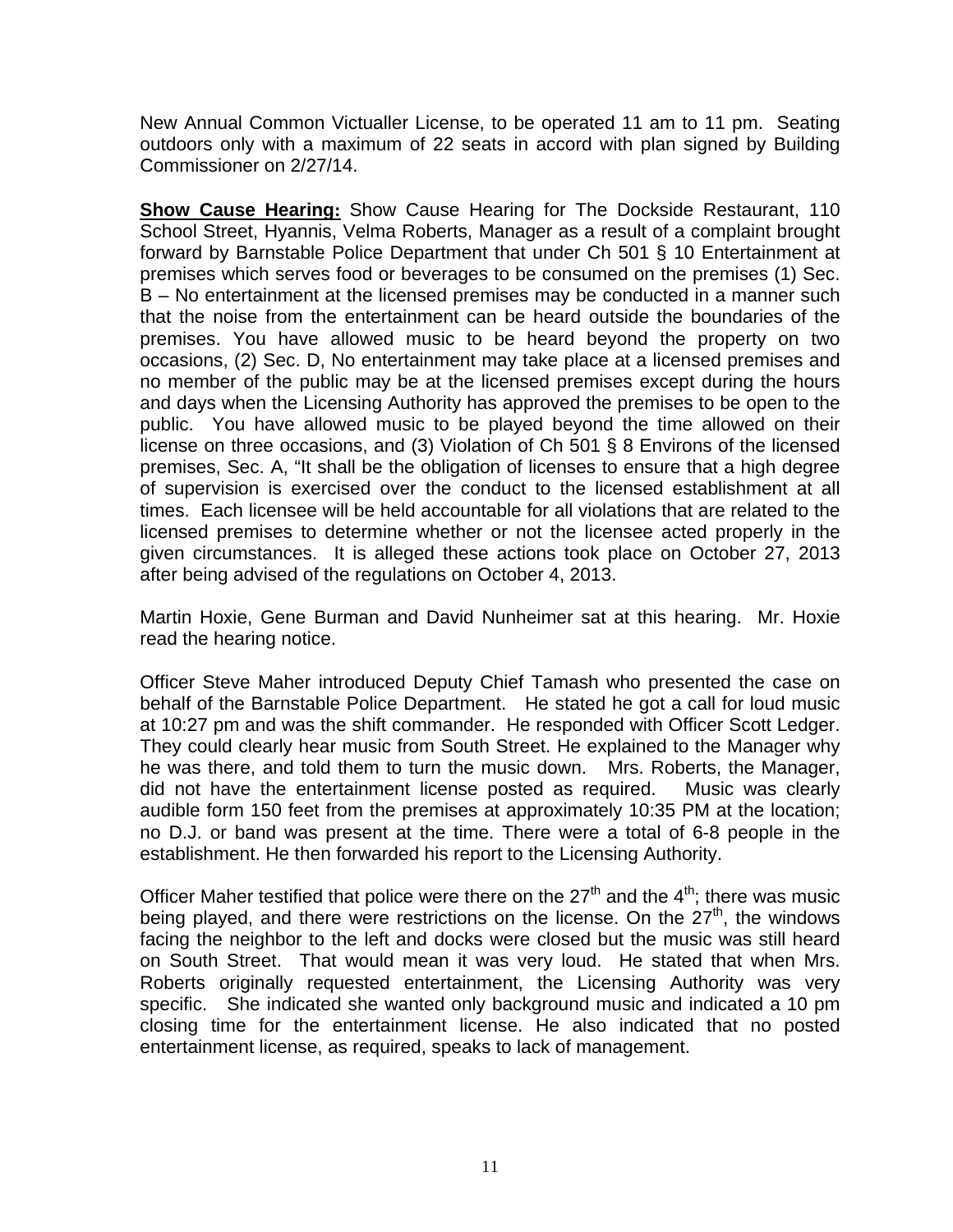Allen Goddard, the abutting neighbor to the east, then testified. He stated that they have used up all their good will. Noise is from next door; on one occasion he called the police. He stated he does not like calling but does not want to hear music. Also, the volume went down when the police were there but then went up again after Police left. He also stated that his windows are closed; he has an AC unit running as a white noise machine. This past Columbus Day it continued. The place was not being run during the day, no cars, no takeout. At 9:00 pm, however, lights would go on and cars would arrive. It was being run no longer as a restaurant but a bar. He asked that their licensing should be rescinded since they are abusing it.

Mr Roberts, husband of the Manager, apologized, saying it was a birthday party for his wife on the 27<sup>th</sup>. Officer Tamash asked him to check for open windows. He stated he was not disputing the officer, but said we are running a restaurant not a nightclub. Have been running this place for 5 years and entertainment helps, but we could do without it.

Officer Maher asked Mrs. Roberts if she remembered the visits on 27<sup>th</sup> of September, 4<sup>th</sup> of October, and she responded, "I think so." He then asked her if she remembered telling the board there will be no entertainment after 10pm when she applied. No reply was noted.

Testimony was concluded. Mr. Hoxie then asked for motions.

A motion was duly made by Mr. Burman, seconded by Mr. Nunheimer and a unanimous vote taken for findings that: 1) Sec. B – No entertainment at the licensed premises may be conducted in a manner such that the noise from the entertainment can be heard outside the boundaries of the premises, and you have allowed music to be heard beyond the property on two occasions; 2) On more than one occasion, entertainment was heard after the licensed hour of 10:00 pm; and 3) Lake of supervision – The licensee did not comply with the entertainment license and did not post the license as required.

A second motion was duly made by Mr. Burman, seconded by Mr. Nunheimer and a unanimous vote taken on the charges based upon testimony and lack thereof that the Licensee is guilty of all three charges.

Mr. Hoxie asked for a recommendation from Officer Maher as to sanctions.

Officer Maher recommended on counts 1 & 2 that the Licensee came to the board and made assurances, and that she was not paying attention to the restrictions. He suggested that the entertainment license be revoked. On the 3rd count, he stated that she made assurances, and showed a general lack of supervision. He stated that without punishment this may continue to happen. He also stated that Mr. Goddard has been more than fair. He recommended that on count 3 a 5 day suspension of the liquor license be imposed, with 3 days to be served, 2 days to be held in abeyance, and that they be served between Memorial Day and Labor Day.

A third motion was duly made by Mr. Burman, seconded by Mr. Nunheimer and a unanimous vote taken to accept the recommendations of Officer Maher, stipulating the entertainment license be revoked and the Seasonal All Alcohol Common Victualler License be suspended for 5 days with 3 days to serve on May 12, 13 and 14, 2014 and that the additional two days be held in abeyance for one year from the date of the hearing, March 24, 2015.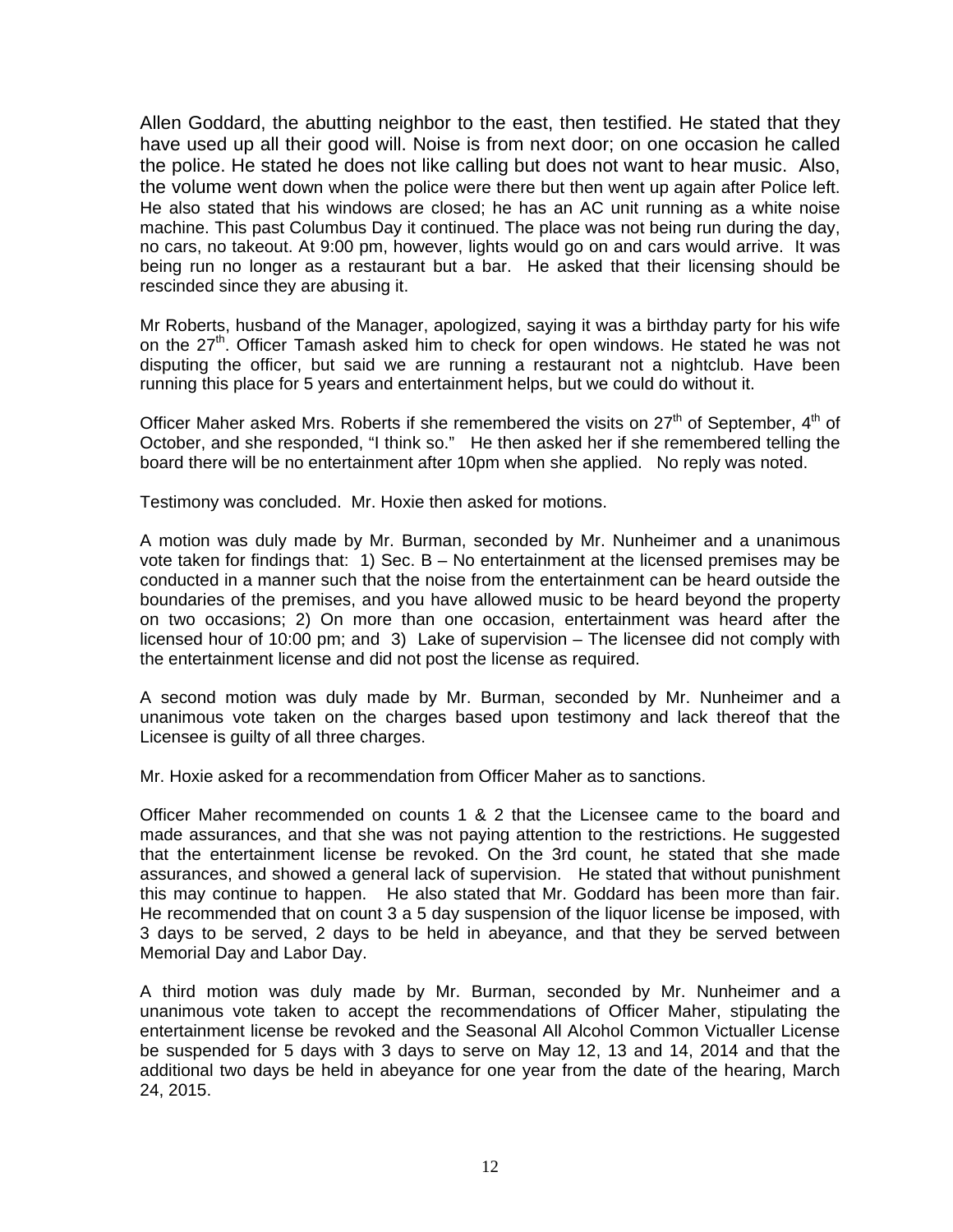**Request to postpone suspension imposed at Show Cause Hearing on 1/13/14:** At the request of the Town of Barnstable Building Division and Barnstable Police Department, a Show Cause Hearing was held on Ferreira's, 85 Old Yarmouth Road, Timothy J. Ferreira, Manager for the purpose of determining if its Annual Junk Dealer License should be modified, suspended, revoked or otherwise conditioned due to the following violation pursuant to a Police Report dated October 25,: Violation of the restriction on its current Junk Dealer's License, to wit: "Recycling bins and related equipment to be utilized and stored within the existing building." At that hearing a 30 day suspension was imposed, of which 15 days was to be served commencing on February 13, 2014. An appeal was filed by the Attorney for Ferreira's. Request that the Board vote to postpone this suspension until the appeal is finalized or to a date certain.

Attorney Houghton extended the time of the suspension to today. He stated the case in Superior Court is on track. He suggests extending suspension until April 18<sup>th</sup> and update at the hearing on the 14<sup>th</sup> as the suspension is under appeal. Attorney Nunheimer made the motion, Mr. Hoxie seconded the motion and Mr. Burman abstained. Motion carried 2-0.

# **Renewals:**

# **The following renewals have been submitted without any changes from the previous year for Licensing Authority approval:**

A motion was duly made by Mr. Burman, seconded by Mr. Nunheimer and a unanimous vote taken to approve the Seasonal Common Victualler All Alcohol Licenses below:

#### **Seasonal Common Victualler All Alcohol:**

Blue Water Grille, 213 Ocean Street, Hyannis Kian n Rylee's Pub and Patio, 561 Main Street, Hyannis Spanky's Clam Shack & Seaside Saloon, 138 Ocean Street, Hyannis The Black Cat Harbor Shack, 159 Ocean Street, Hyannis The Paddock, 20 Scudder Ave, Hyannis Harbor Point Restaurant, 156 Harbor Point Rd, Cummaquid Mattakeese Wharf Restaurant, 271 Mill Way, Barnstable Fresh Ketch, 462 Main Street, Hyannis The Dockside Restaurant, 110 School Street, Hyannis Gringo's, 577 Main Street, Hyannis Trader Ed's, 11 Willow Street, Hyannis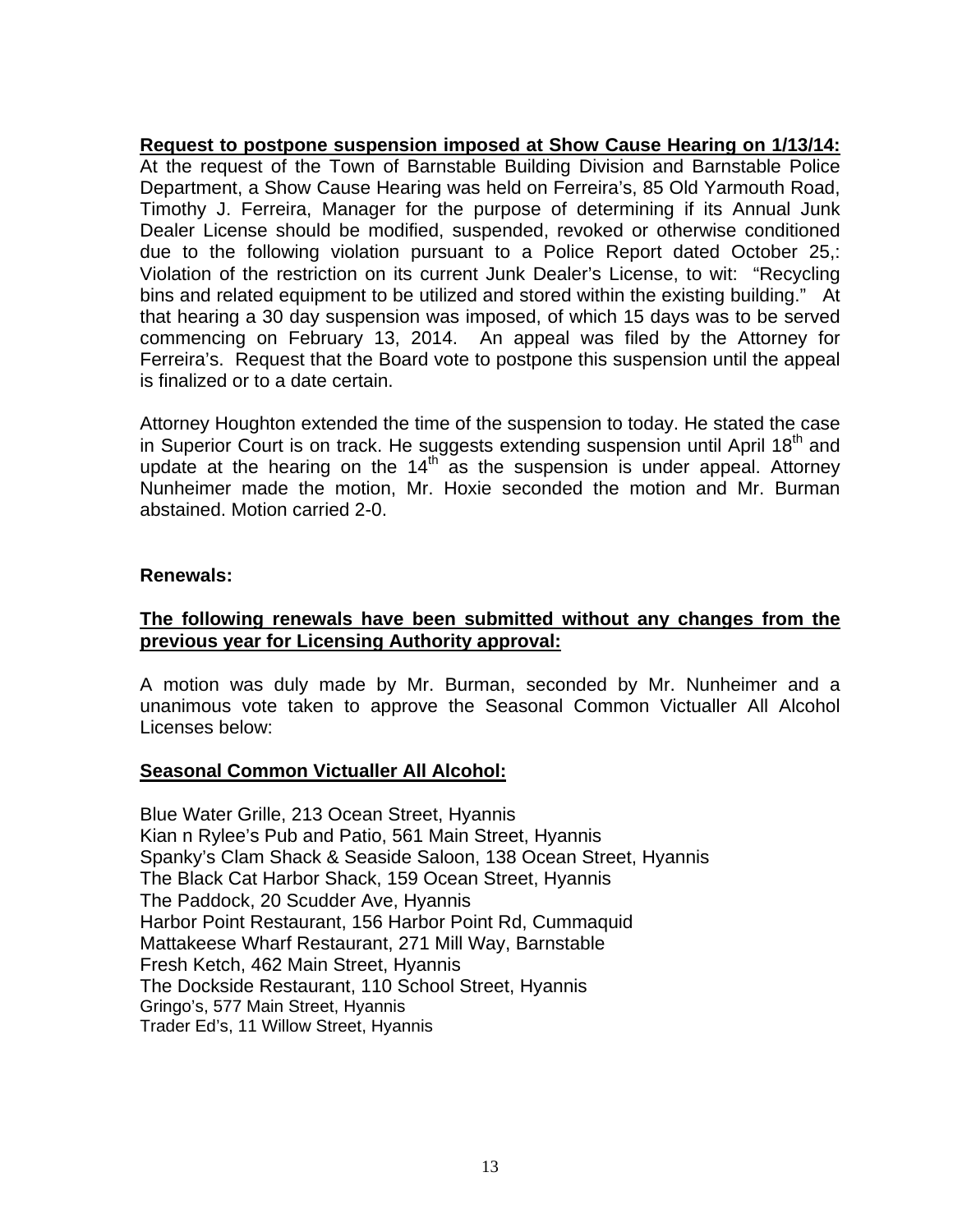A motion was duly made by Mr. Burman, seconded by Mr. Nunheimer and a unanimous vote taken to approve the Seasonal Common Victualler Wine & Malt Licenses below:

## **Seasonal Common Victualler Wine & Malt:**

Cooke's, 1120 Iyannough Rd, Hyannis Cape Cod Melody Tent, 21-41 West Main Street, Hyannis

A motion was duly made by Mr. Burman, seconded by Mr. Nunheimer and a unanimous vote taken to approve the Seasonal Innholder All Alcohol License below:

## **Seasonal Innholder All Alcohol:**

Hyannis Inn Motor Hotel, 473 Main Street, Hyannis

A motion was duly made by Mr. Burman, seconded by Mr. Nunheimer and a unanimous vote taken to approve the Seasonal Club All Alcohol Licenses below:

## **Seasonal Club All Alcohol:**

Cotuit Highground, 31 Crocker's Neck Road, Cotuit The Beach Club, 27 Long Beach Road, Centerville Baxter's Boathouse Club, Inc., 177 Pleasant Street, Hyannis

A motion was duly made by Mr. Burman, seconded by Mr. Nunheimer and a unanimous vote taken to approve the Daily Live Entertainment Licenses below:

# **Daily Live Entertainment:**

Blue Water Grille, 213 Ocean Street, Hyannis The Beach Club, 27 Long Beach Road, Centerville Kian n Rylee's Pub and Patio, 561 Main Street, Hyannis Spanky's Clam Shack & Seaside Saloon, 138 Ocean Street, Hyannis The Black Cat Harbor Shack, 159 Ocean Street, Hyannis The Paddock, 20 Scudder Ave, Hyannis Harbor Point Restaurant, 156 Harbor Point Rd, Cummaquid Mattakeese Wharf Restaurant, 271 Mill Way, Barnstable Fresh Ketch, 462 Main Street, Hyannis Baxter's Boathouse Club, Inc., 177 Pleasant Street, Hyannis Trader Ed's, 11 Willow Street, Hyannis

A motion was duly made by Mr. Burman, seconded by Mr. Nunheimer and a unanimous vote taken to approve the Daily Non- Live Entertainment Licenses below: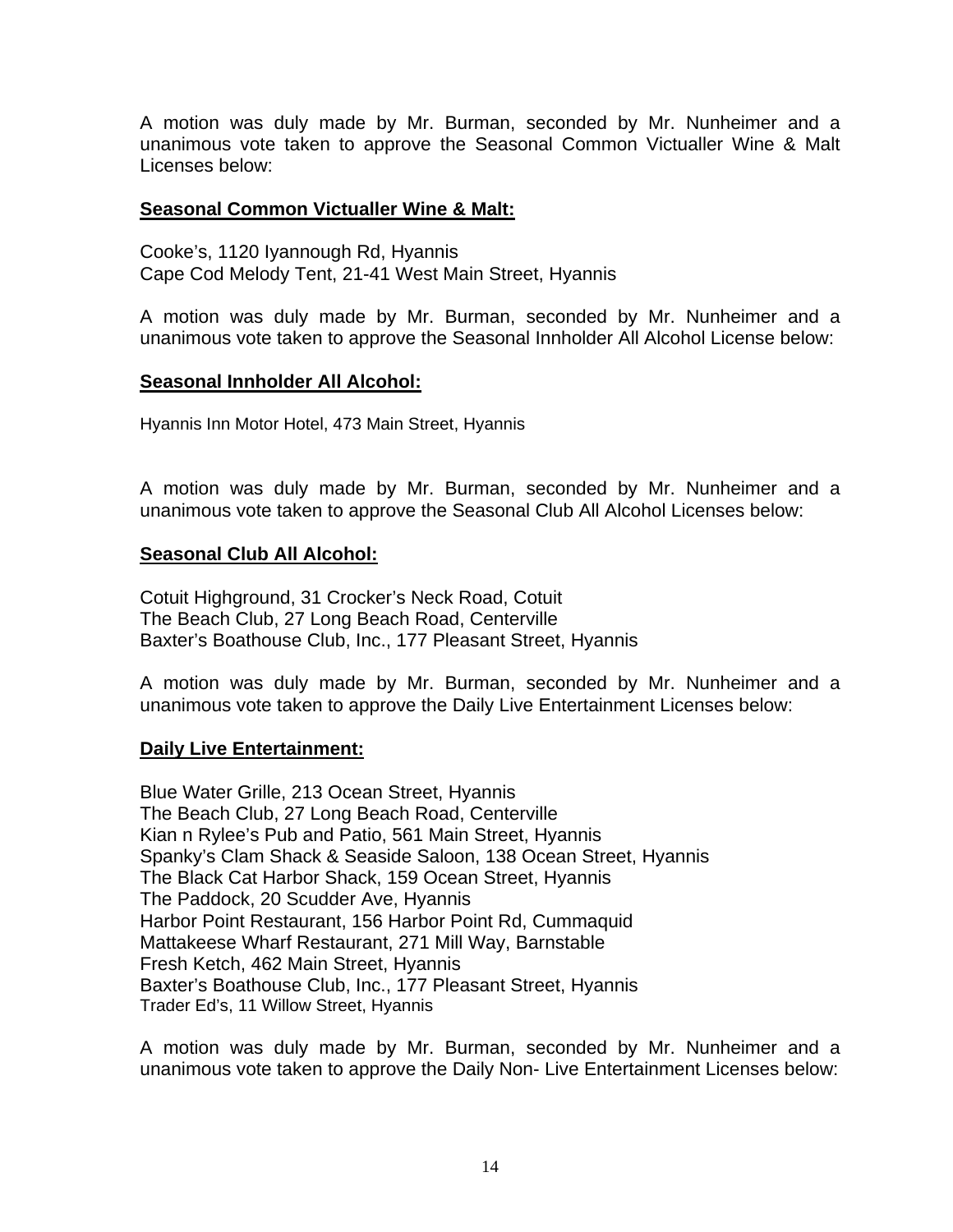## **Daily Non-Live Entertainment:**

Blue Water Grille, 213 Ocean Street, Hyannis The Beach Club, 27 Long Beach Road, Centerville Spanky's Clam Shack & Seaside Saloon, 138 Ocean Street, Hyannis The Black Cat Harbor Shack, 159 Ocean Street, Hyannis Fresh Ketch, 462 Main Street, Hyannis The Dockside Restaurant, 110 School Street, Hyannis Gringo's, 577 Main Street, Hyannis Trader Ed's, 11 Willow Street, Hyannis Hyannis Inn Motor Hotel, 473 Main Street, Hyannis

A motion was duly made by Mr. Burman, seconded by Mr. Nunheimer and a unanimous vote taken to approve the Karaoke Licenses below:

#### **Karaoke:**

Blue Water Grille, 213 Ocean Street, Hyannis The Beach Club, 27 Long Beach Road, Centerville Fresh Ketch, 462 Main Street, Hyannis Trader Ed's, 11 Willow Street, Hyannis

#### **Business Meeting:**

Release of Executive Session Minutes, if any (0). There were none.

Discussion on Security Plan submitted by International Inn per Licensing Authority sanction imposed on 2/10/14.

Lt. Murphy had a meeting with the General Mgr that was in front of the Licensing Authority. He has since left the employ of the International Inn. Mr. Hoxie asked should we bring the licensee back. Lt Murphy agreed with that, Lt. Murphy to bring the International Inn into the Licensing Authority for the non notification of the board of the change of manager and to review the security plan.

Discussion took place on the logistics since Paul Sullivan has retired as clerk. A motion was made by Attorney Nunheimer, seconded by Mr. Hoxie, to appoint Gene Burman as Temporary Clerk of the Licensing Authority. It was a unanimous vote to approve.

Update: Security Plan filed by Shanghai Chinese Restaurant as ordered. Lt. Murphy stated the Shanghai is in full compliance. Lt. Murphy also met with Attorney Mills to review/improve lighting at the restaurant he stated he is satisfied.

The meeting was adjourned at 12:15 PM

Respectfully submitted,